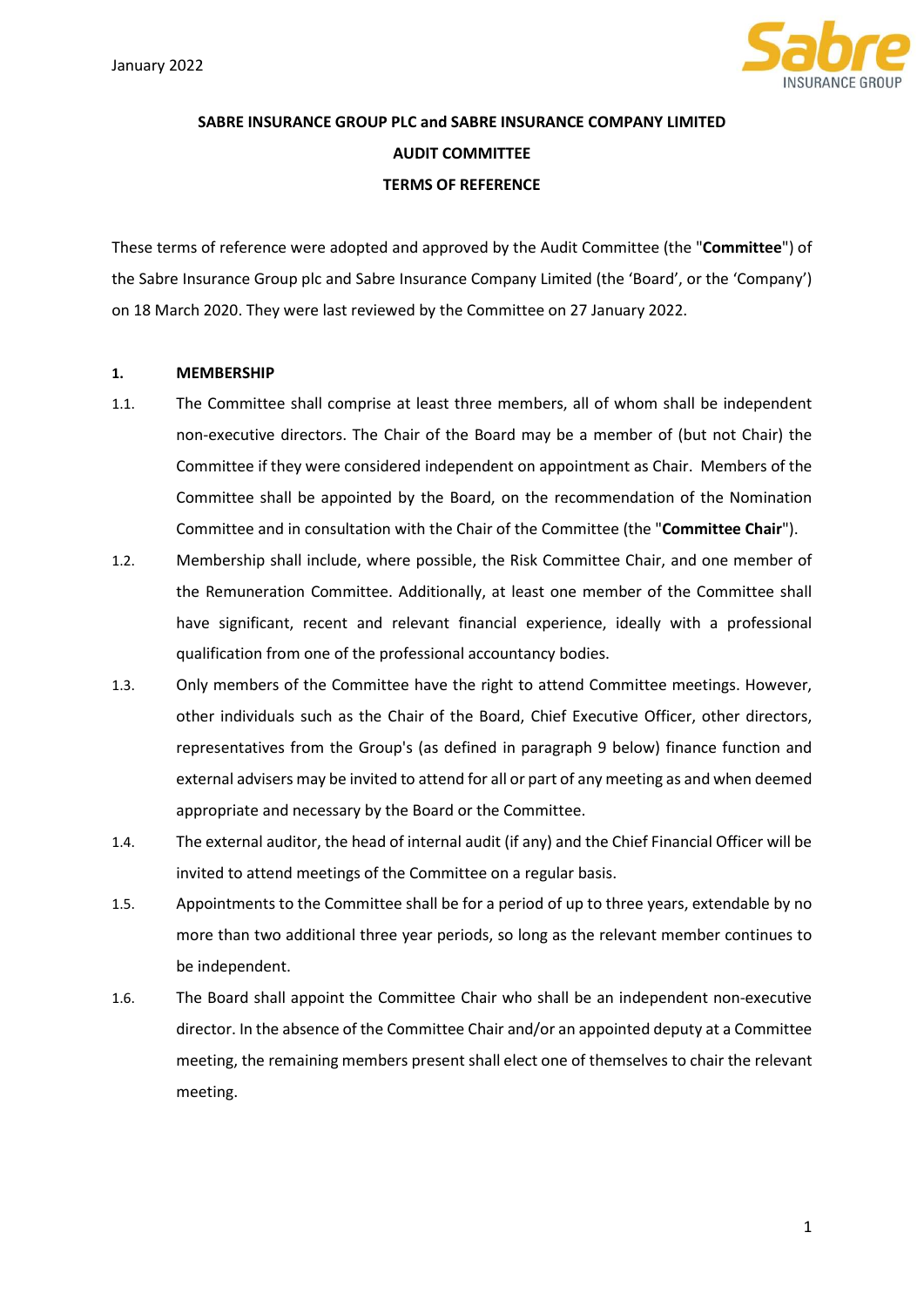

## 2. SECRETARY

The Company Secretary or their nominee shall act as the secretary to the Committee and shall ensure that the Committee receives information and papers in a timely manner to enable full and proper consideration to be given to its business.

# 3. QUORUM

- 3.1. The quorum necessary for the transaction of business at a meeting of the Committee shall be two members (including wherever possible, at least one member with significant, recent and relevant financial experience). A duly convened meeting of the Committee at which a quorum is present shall be competent to exercise all or any of the authorities, powers and discretions vested in or exercisable by the Committee.
- 3.2. The members of the Committee shall, at the beginning of each meeting, declare the existence of any conflicts of interest arising and the Secretary to the Committee shall minute them accordingly.
- 3.3. The members of the Committee may meet for the despatch of business, adjourn and otherwise regulate meetings as they think fit. Without prejudice to the foregoing, all or any of the members of the Committee may participate in a meeting of the Committee by means of a conference telephone or any communication equipment which allows all persons participating in the meeting to hear and speak to each other. A member of the Committee so participating shall be deemed to be present in person at the meeting and shall be entitled to fully participate and be counted in the quorum accordingly.
- 3.4. Without prejudice to the provisions of paragraphs 3.1 to 3.3 above, the members of the Committee may make decisions without a meeting, by unanimous written consent, but only when deemed appropriate and necessary by the Committee Chair.

#### 4. MEETINGS

- 4.1. The Committee shall meet at least three times a year at appropriate intervals in the financial reporting and audit cycle and otherwise as required.
- 4.2. Outside of the formal meeting programme, the Committee Chair will maintain a dialogue (highlighting, in particular, any matters of concern in relation to solvency matters or compliance with any regulatory obligations) with key individuals involved in the Company's governance, including the Chair of the Board, the Chief Executive Officer, the Chief Financial Officer, the external audit lead partner, the Company Secretary and the Head of Internal Audit.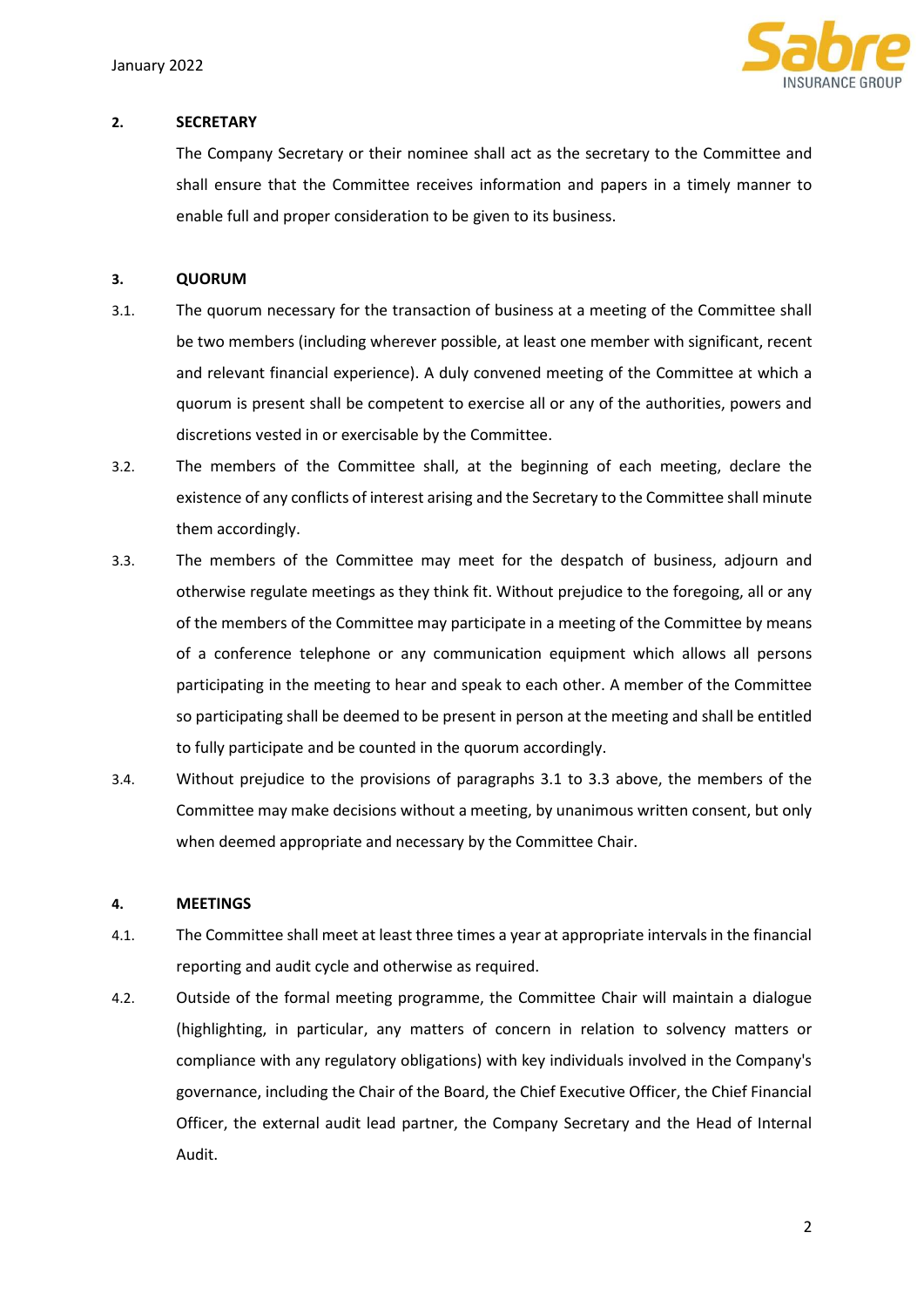

# 5. NOTICE OF MEETINGS

- 5.1. Meetings of the Committee shall be convened by the Secretary to the Committee at the request of any of its members or at the request of the external audit lead partner or the Head of Internal Audit.
- 5.2. Unless otherwise agreed, notice of each meeting confirming the venue, time and date together with an agenda of items to be discussed, shall be forwarded to each member of the Committee, any other person required to attend and all other non-executive directors, no later than five working days before the date of the meeting. Supporting papers shall be sent to Committee members and to other attendees, as appropriate, at the same time.
- 5.3. The notice period set out in paragraph 5.2 may be reduced at the sole discretion of the Committee Chair to whatever they consider appropriate.
- 5.4. The Committee may send notices, agendas and supporting papers in electronic form where the recipient has agreed to receive documents in such a way.

#### 6. VOTING ARRANGEMENTS

- 6.1. Each member of the Committee shall have one vote which may be cast on matters considered at the meeting. Votes can only be cast by members attending a meeting of the Committee.
- 6.2. If a matter that is considered by the Committee is one where a member of a Committee, either directly or indirectly has a personal interest, that member shall not be permitted to vote at the meeting.
- 6.3. Except where he has a personal interest, the Committee Chair shall have a casting vote.
- 6.4. The Committee Chair may ask any attendees of a Committee meeting to leave the meeting to allow discussions of matters relating to them.

# 7. MINUTES OF MEETINGS

- 7.1. The Secretary shall minute the proceedings and decisions of all meetings of the Committee, including the names of those present and in attendance.
- 7.2. Draft minutes of Committee meetings shall be circulated promptly to all members of the Committee. Once approved, minutes should be circulated to all other members of the Board unless, in the opinion of the Committee Chair, it would be inappropriate to do so.
- 7.3. Final signed copies of the minutes of the Committee should be maintained for the Company's records, in hard and soft copy (where possible).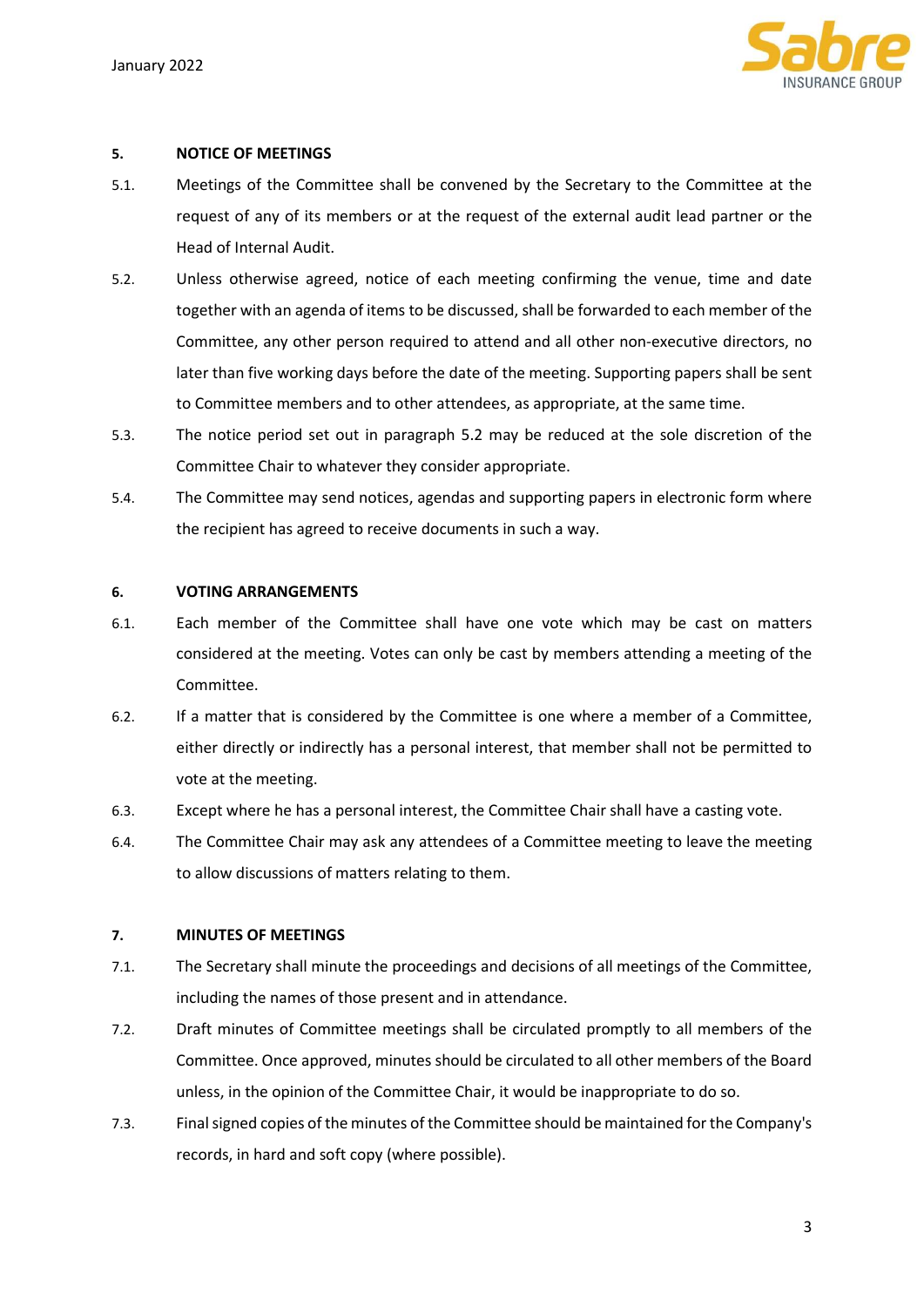

# 8. ANNUAL GENERAL MEETING

The Committee Chair shall attend the annual general meeting of the Company to answer any shareholder questions on the Committee's activities and areas of responsibility.

## 9. DUTIES

The Committee should have oversight of the Company and its subsidiaries as a whole (the "Group") and, unless required otherwise by regulation, carry out the duties detailed below for the Group as a whole (as appropriate) and assist on such other matters as may be referred to it by the Board.

#### 9.1. Financial reporting

9.1.1. The Committee shall monitor the integrity of the financial statements of the Company, including its annual and half-yearly reports, quarterly trading updates, interim management statements (if any), preliminary announcements and any other formal announcement relating to its financial performance, reviewing and reporting to the Board on significant financial reporting issues and judgements which they contain, having regard to matters communicated to it by the external auditor.

#### 9.1.2. In particular, the Committee shall review and challenge where necessary:

- (a) compliance with legal, regulatory and statutory requirements giving due considerations to the provisions of the UK Governance Code and requirements of the Financial Conduct Authority's Listing Rules, Prospectus Rules and Disclosure Guidance and Transparency Rules sourcebook, and any other applicable rules as appropriate;
- (b) compliance with the requirements of any body by which the activities of the Company is regulated (including, without limitation, the requirements of the Prudential Regulation Authority ("PRA") and the Financial Conduct Authority ("FCA");
- (c) the application, appropriateness and consistency of, and any changes to, significant accounting policies both on a year-on-year basis and across the Group;
- (d) the methods used to account for significant or unusual transactions where different approaches are possible;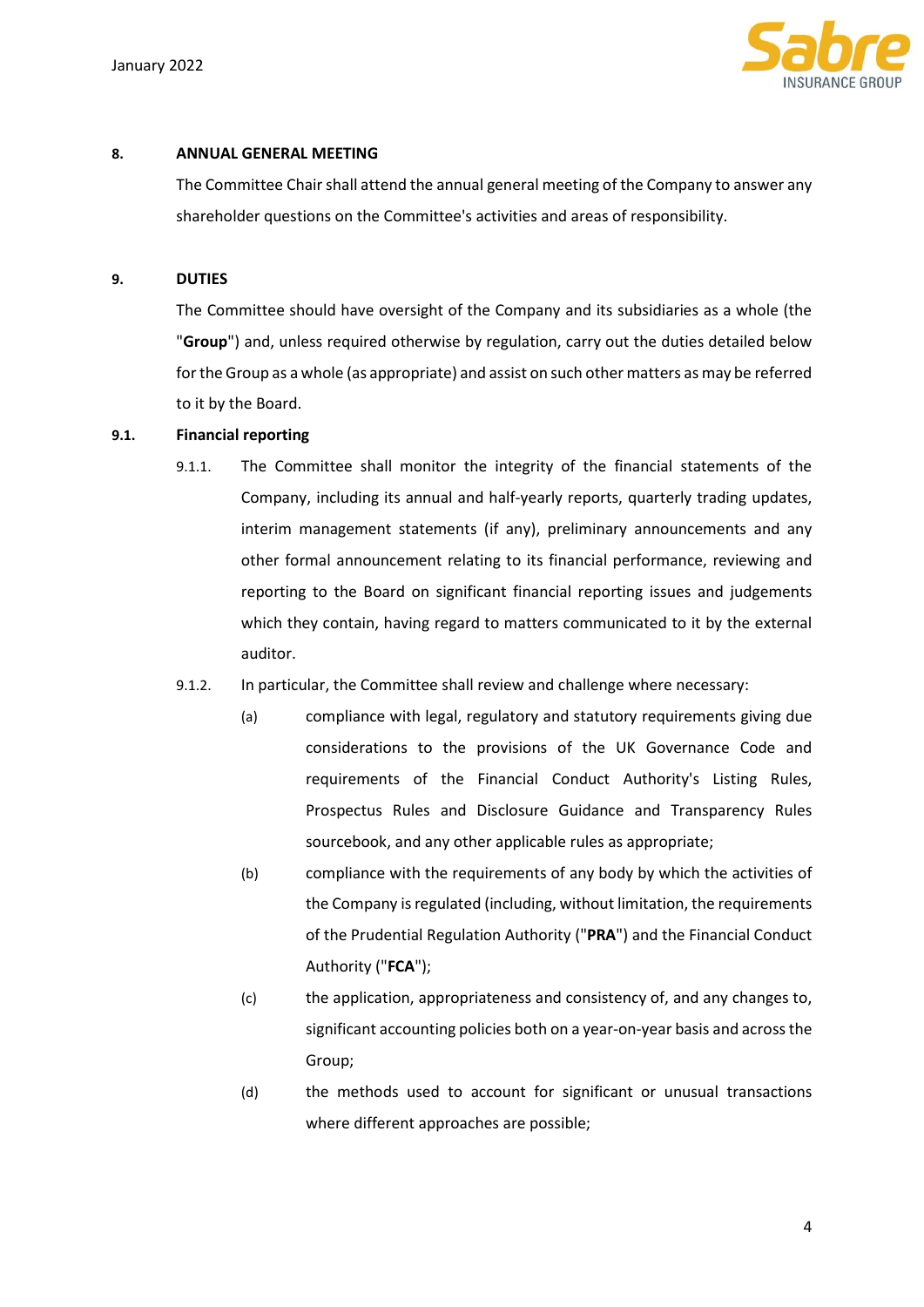January 2022



- (e) whether the Company has followed appropriate accounting standards and made appropriate estimates and judgements, taking into account the views of the external auditor in relation to the financial statements;
- (f) the assumptions or qualifications in support of the going concern statement (including any material uncertainties as to the Company's ability to continue as a going concern over a period of at least twelve months from the date of approval of the financial statements) and the longer term viability statement (including an assessment of the prospects of the Company and the Group looking forward over an appropriate and justified period);
- (g) the clarity and completeness of disclosure in the Company's financial reports and the context in which statements are made;
- (h) all material information presented with the financial statements, such as the business review, the corporate governance statements relating to the audit, and the section of the Directors' report which describes the role and responsibilities of the Committee and the actions taken by the Committee to discharge those responsibilities;
- (i) the key annual regulatory returns that require to be filed by the Company or its subsidiaries, including, but not limited to, the Solvency and Financial Condition Report, and, in the case of subsidiaries, recommend those returns for review and approval by their boards;
- (j) the annual report and accounts and financial statements of significant subsidiaries within the Group and the consolidated financial statements of the Group, recommending their adoption by the Board (if appropriate); and
- (k) any other statements which contain financial information and which require approval of the Board.
- 9.1.3. Where the Committee is not satisfied with any aspect of the proposed financial reporting by the Company, it shall report its views to the Board.
- 9.1.4. Where practicable and consistent with any prompt reporting requirements under any law or regulation (including, for the avoidance of doubt, the Financial Conduct Authority's Listing Rules, Prospectus Rules or Disclosure Guidance and Transparency Rules sourcebook), any review by the Committee of statements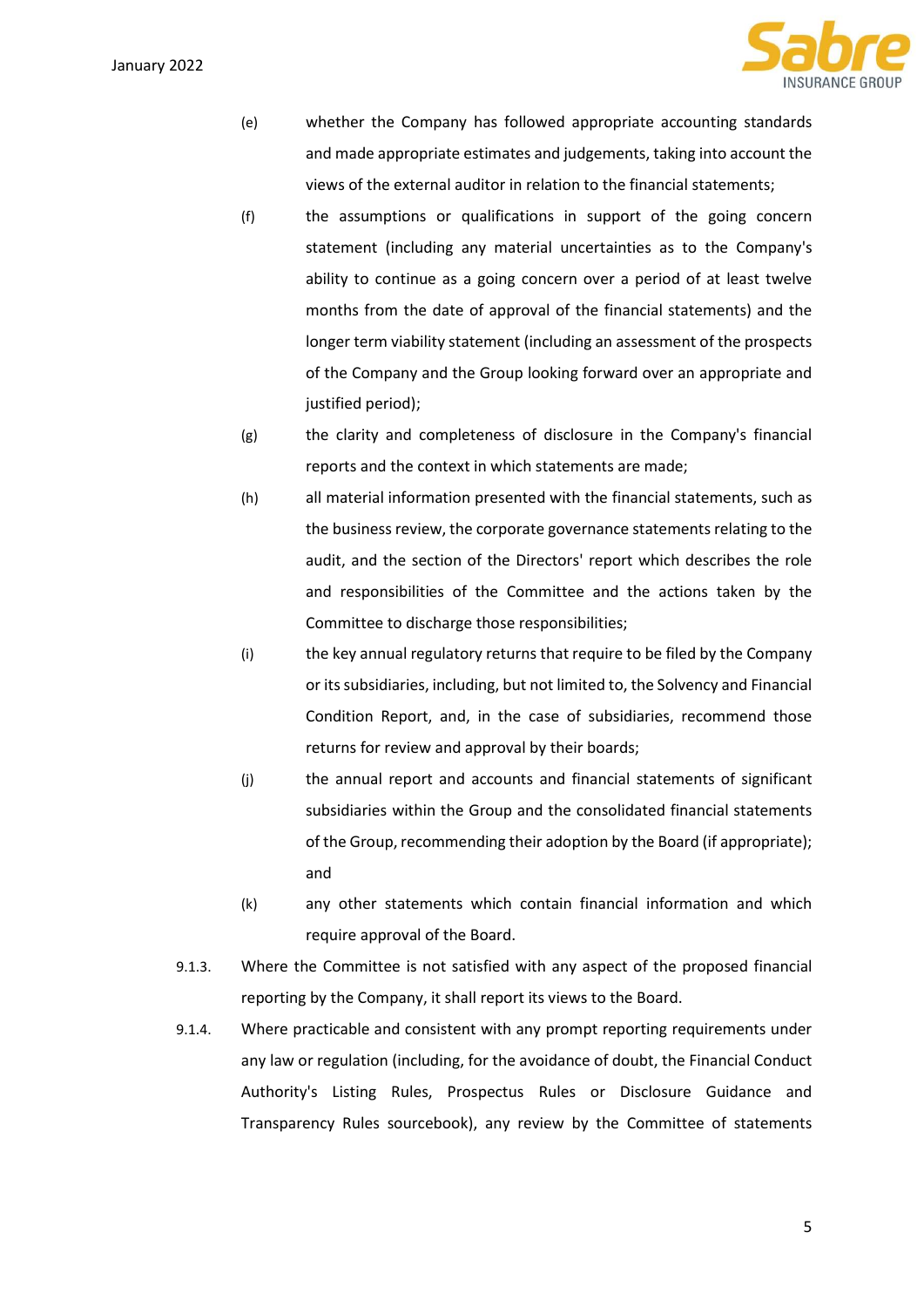

which contain financial information and which require approval of the Board shall be carried out prior to the approval of such statement by the Board.

## 9.2. Narrative reporting

Where requested by the Board, the Committee should review the content of the annual report and accounts and advise the Board on whether, taken as a whole, it is fair, balanced and understandable, provides the information necessary for shareholders to assess the Company's position, performance, business model and strategy and supports the Board's statement on these matters, as required by the prevailing UK Corporate Governance Code (or any replacement governance code) and set out in the annual report and accounts.

## 9.3. Internal controls

The Committee shall:

- 9.3.1. continually review the adequacy and effectiveness of the Group's internal control system, including financial and operational controls, as well as the procedures for monitoring their effectiveness;
- 9.3.2. receive and review assurance reports from management, internal audit, external audit and others on matters relating to any aspect of the internal control system and review the timeliness of, and reports on, the effectiveness of corrective action taken by management;
- 9.3.3. consider any necessary disclosure implications of the process which has been applied by the Board to deal with material internal control aspects of any significant problems disclosed in the annual report and accounts; and
- 9.3.4. review and approve the statements to be included in the annual report or any other announcement concerning internal controls.

# 9.4. Whistleblowing and fraud

The Committee shall:

- 9.4.1. receive regular reports on significant litigation issues involving the Group;
- 9.4.2. review the adequacy and security of the Group's arrangements for its employees and contractors to raise concerns, in confidence, about possible wrongdoing in financial reporting or other matters. The Committee shall ensure that these arrangements allow proportionate and independent investigation of such matters and appropriate follow up action and ensure that the Group's arrangements are compliant with the Accountability and Whistleblowing Instrument 2015 and any other regulations that apply to the Group;
- 9.4.3. review the Group's procedures for detecting fraud;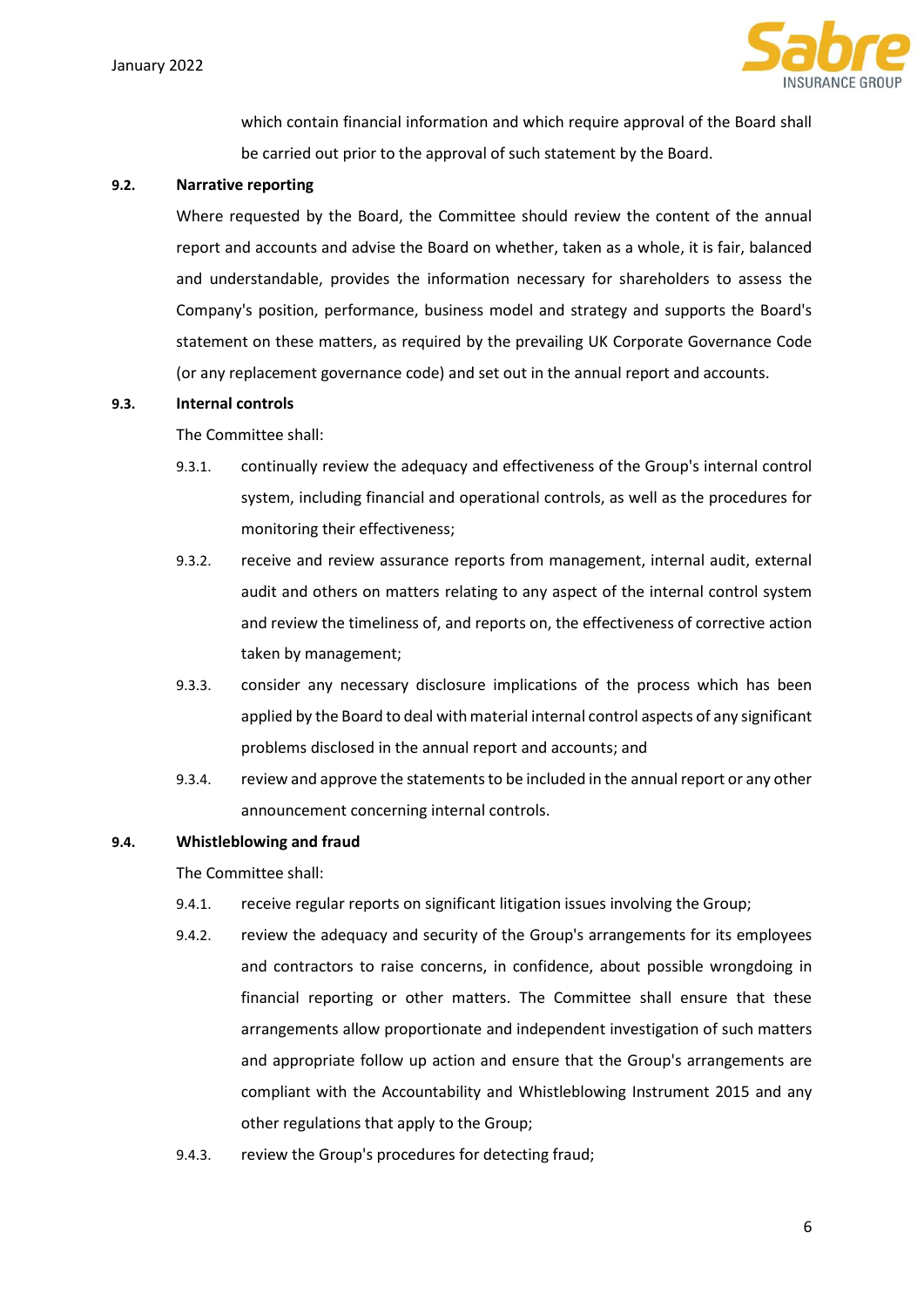

- 9.4.4. review the Group's systems and controls for the prevention of bribery and receive reports on non-compliance;
- 9.4.5. review annual reports from the Money Laundering Reporting Officer and the adequacy and effectiveness of the Group's anti-money laundering systems and controls.

# 9.5. Internal audit

The Committee shall:

- 9.5.1. approve the appointment, resignation or dismissal of the head of the internal audit function, and/or if appropriate the outsourced Internal Audit function, recommend the remuneration of the head of the internal audit function to the Remuneration Committee, and/or if approve the annual fees of the outsourced Internal Audit function.
- 9.5.2. ensure the head of the internal audit function has direct access to the Committee Chair and the Chair of the Board, and is accountable to the Committee;
- 9.5.3. review and approve the remit of the internal audit function and ensure the function has adequate resources and appropriate access to information to enable it to perform its function effectively and in accordance with relevant professional standards. The Committee shall also ensure any such function has appropriate authority and standing within the Company and is free from management or other restrictions;
- 9.5.4. review and approve the internal audit plan and any proposed significant amendments that may arise;
- 9.5.5. receive reports from the head of the internal audit function and review and monitor management's responsiveness to the findings and recommendations of the internal audit function;
- 9.5.6. meet with the head of the internal audit function and if appropriate, the outsourced Internal Audit Partner, at least once a year without the presence of management;
- 9.5.7. review and monitor significant findings from any internal audit investigations;
- 9.5.8. where there is no internal audit function, consider annually whether there is a need for an internal audit function; and
- 9.5.9. review and monitor the effectiveness of the internal audit function at appropriate intervals.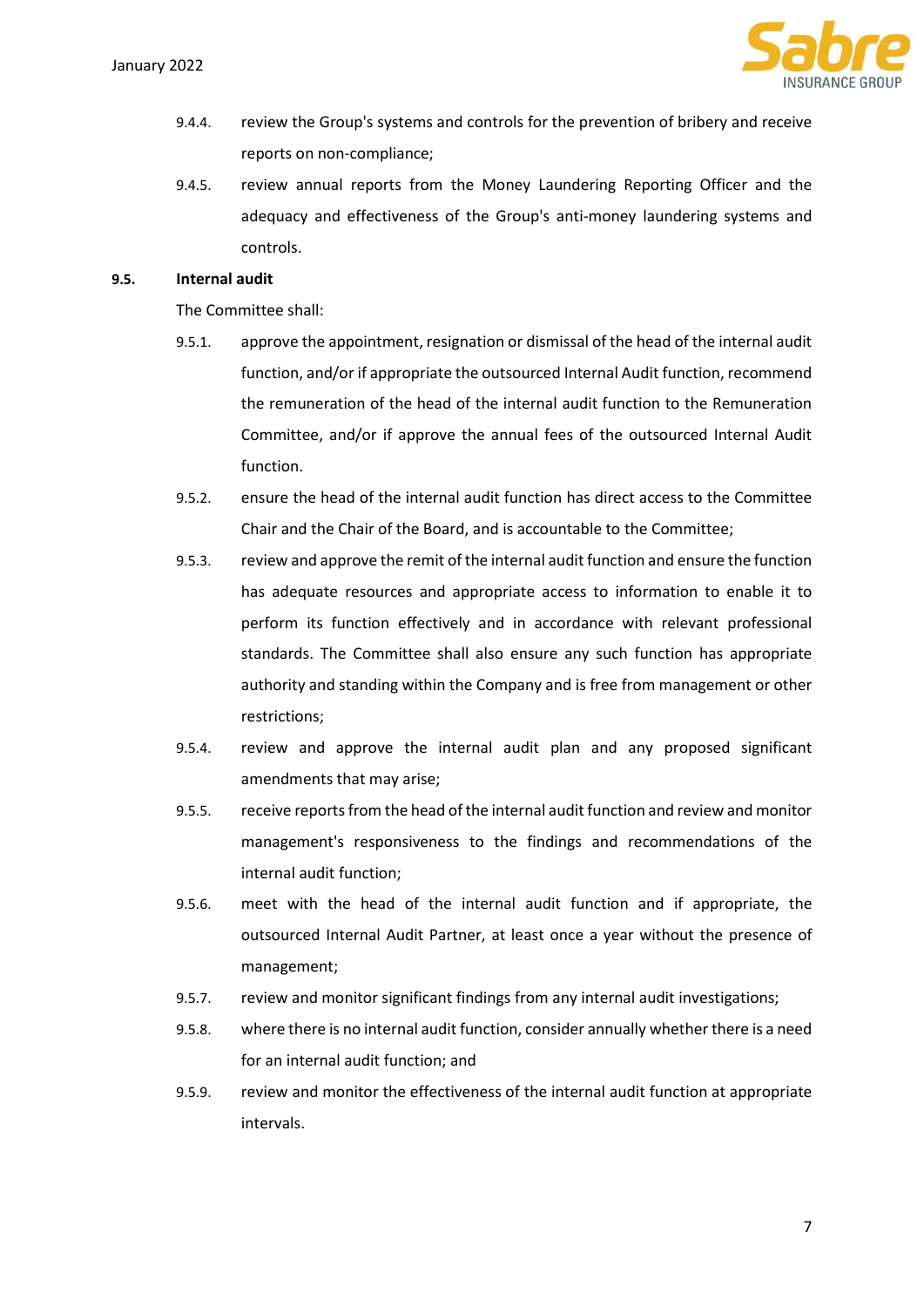

#### 9.6. Reserving

If requested by the Board, the Committee shall:

- 9.6.1. oversee and challenge, where necessary, the annual reserving cycle including, in particular, the quarterly reserves process;
- 9.6.2. review and recommend to the Board an overall approach for the annual reserving cycle;
- 9.6.3. prior to the commencement of the process for the determination of quarterly reserves by the Board, review and approve the process and, at the conclusion of the process, obtain reassurance that the process has been correctly followed including, without limitation, from external auditors who have been involved in the reserving process;
- 9.6.4. review, challenge and make recommendations to the Board regarding improvements to the process; and
- 9.6.5. review the quarterly reserves process and make recommendations to the Board, as appropriate.

#### 9.7. External audit

The Committee shall, taking into account any applicable law and legislation, other professional requirements and the FRS's Revised Ethical Standard Role:

- 9.7.1. oversee the relationship with the external auditor including (but not limited to):
	- (a) the approval of their terms of engagement, including any engagement letter issued at the start of each audit and the scope of the audit;
	- (b) if an auditor resigns, investigate the issues leading to this and decide whether any action is required;
	- (c) making recommendations on their remuneration, including consideration at least annually of both fees for audit and non-audit services, and that the level of fees is appropriate to enable an effective and high quality audit to be conducted;
	- (d) assessing annually their independence and objectivity taking into account relevant UK professional and regulatory requirements and the relationship with the auditor as a whole, including any threats to the auditor's independence, the safeguards applied to mitigate those threats and the provision of any non-audit services by the auditor;
	- (e) monitoring the auditor's compliance with relevant ethical and professional guidance on the rotation of audit partner, the level of fees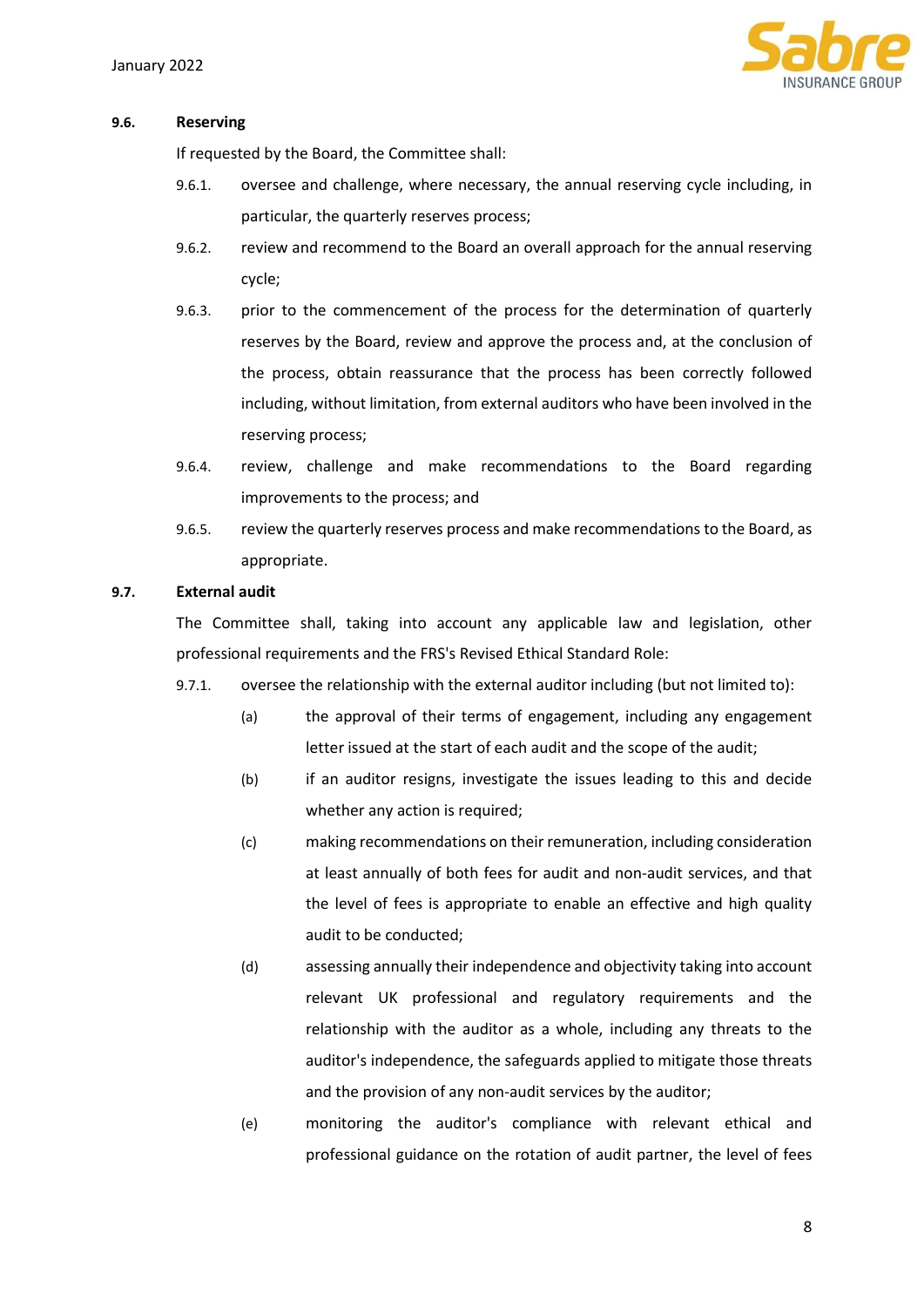

paid by the Company compared to the overall fee income of the firm, office and partner and other related requirements;

- (f) satisfying itself that there are no relationships (such as family, employments, investment, financial or business) between the auditor and the Company, or any member of the Group, (other than in the ordinary course of business) which could adversely affect the auditor's independence and objectivity; and
- (g) agreeing with the Board a policy on the employment of former employees of the external auditor, taking account of relevant ethical standards, and monitoring the application of this policy,
- 9.7.2. consider and make recommendation to the Board, to be put to shareholders for approval at the annual general meeting, in relation to the appointment, reappointment and removal of the Company's external auditor;
- 9.7.3. ensure that at least once every ten years, the audit services contract is put to tender to enable the Committee to compare the quality and effectiveness of the services provided by the incumbent auditor with those of other audit firms and in respect of such tender, oversee the selection process and ensure that all tendering forms have such access as it necessary to information and individuals during the duration of the tendering process;
- 9.7.4. meet regularly with the external auditor and at least once a year, without management being present, to discuss the auditor's remit and any issues arising from the interim review and year end audits;
- 9.7.5. review and approve the annual audit plan;
- 9.7.6. review the findings of the audit with the external auditor and any matters which the external auditor or the Board may wish to discuss;
- 9.7.7. review the management letter and management's response to the auditor's findings and recommendations;
- 9.7.8. develop and recommend to the Board, the Company's formal policy on external auditor's provision of non-audit services, including the Committee's approval of non-audit services and the types of non-audit service to be pre-approved, and assessment of whether non-audit services have a director or material effect on the audited financial statements;
- 9.7.9. ensure the provision of non-audit services does not impair the external auditor's independence or objectivity, satisfying itself that there are no relationships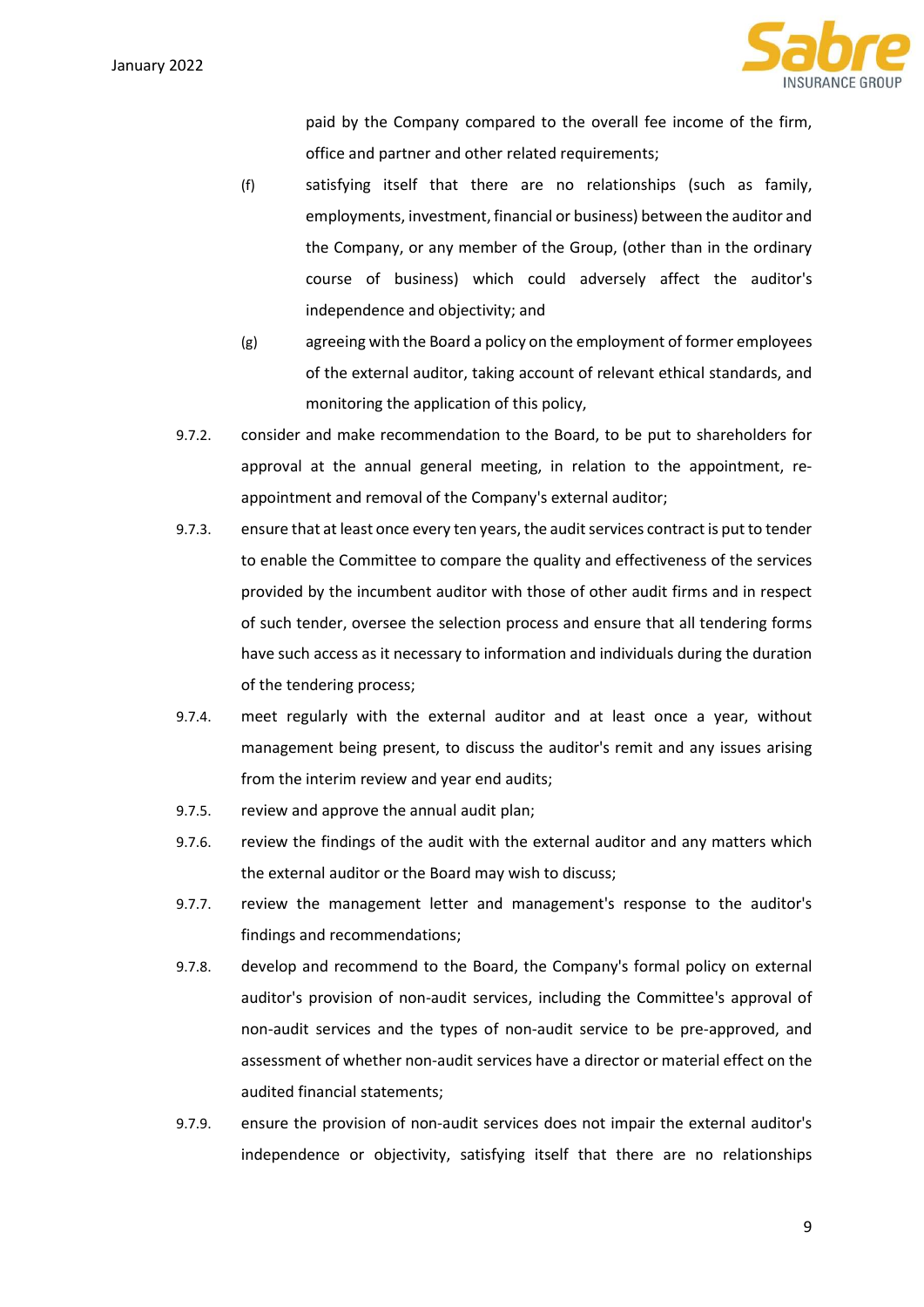

between the auditor and the Company outside the ordinary course of business (including the level of non-audit fees) that could adversely affect the auditor's independence and objectivity, or the audit process;

- 9.7.10. keep the policy for the provision of non-audit services under review; and
- 9.7.11. review and assess annually the qualifications, expertise and effectiveness of the audit process, which shall include a report from the external auditor on their own internal quality procedures.

## 10. REPORTING RESPONSIBILITIES

- 10.1. The Committee Chair shall report formally to the Board on (a) its proceedings after each meeting of the Committee on all matters within its duties and responsibilities and (b) how it has discharged its responsibilities. This report shall include:
	- 10.1.1. the significant issues that it considered in relation to the financial statements and how these were addressed;
	- 10.1.2. its assessment of the effectiveness of the external audit process and its recommendation on the appointment or reappointment of the external auditor (including details of the length of tenure of the external auditor, when a tender was last conducted and any advance notice of proposed re-tendering plans);
	- 10.1.3. any other issues on which the Board has requested the Committee's opinion.
- 10.2. The Committee shall make whatever recommendations to the Board it deems appropriate on any area within its remit where the Committee considers action or improvement is needed.
- 10.3. The Committee shall compile a report on its activities to be included in the Company's annual report and accounts. That report shall include an explanation of how the Committee has addressed the effectiveness of the external audit process; the significant issues that the Committee considered in relation to the financial statements and how these issues were addressed, having regard to matters communicated to it by the external auditor, and all other information requirements set out in the prevailing version of the UK Corporate Governance Code (or any replacement governance code); a statement of compliance with the provisions of the Competition & Markets Authority Statutory Audit Services for Large Companies Markey Investigation (Mandatory Use of Competitive Tender Process and Audit Committee Responsibilities) Order 2014; and, if the Company has not completed a competitive tender process for auditor appointments in the last consecutive five years, a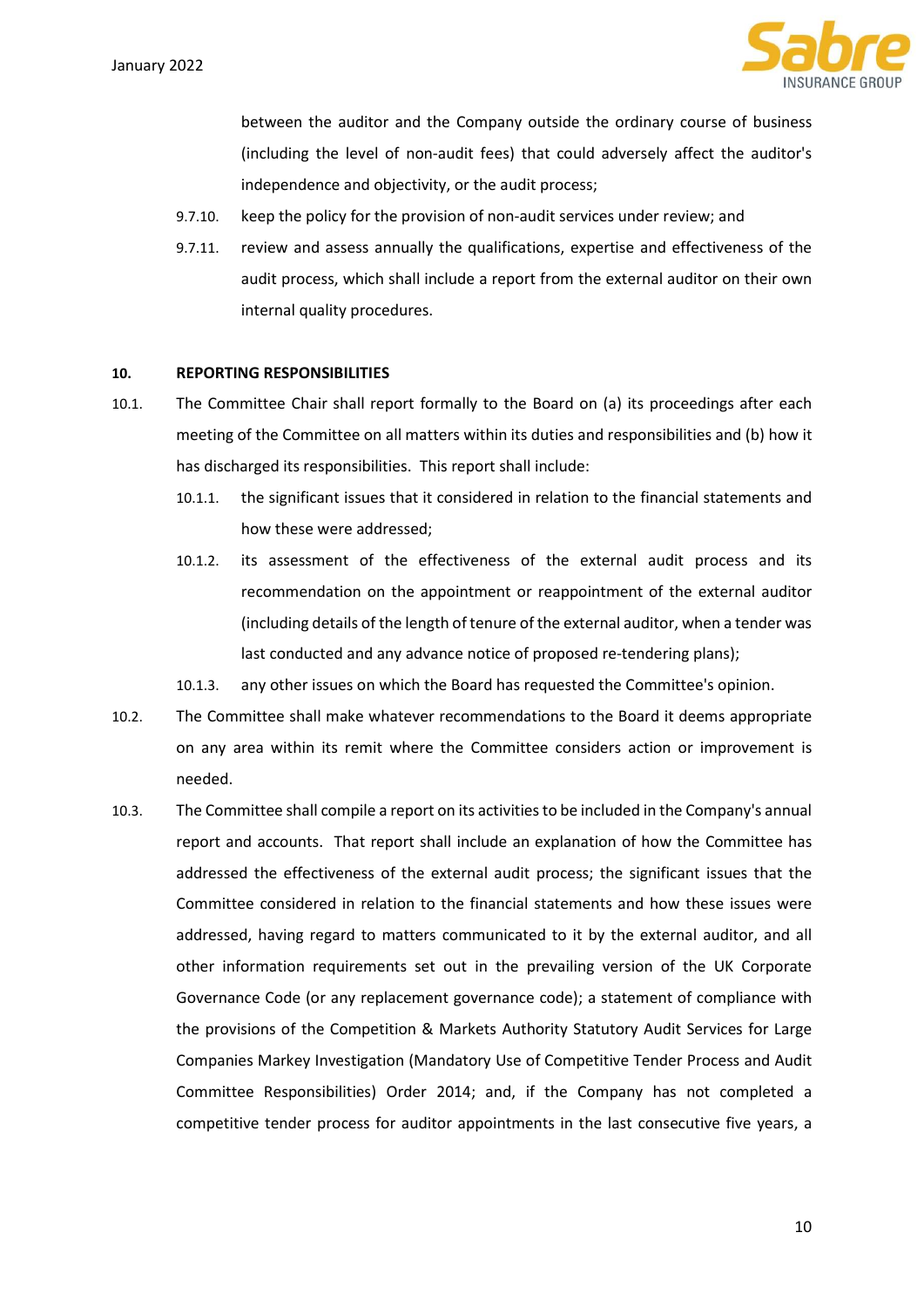

statement of when the Company next proposes to complete a tender and the reason why a tender in that particular financial year is in the best interest of the Company's members.

10.4. In compiling the reports referred to in paragraphs 10.1 and 10.3, the Committee shall exercise judgement in deciding which of the issues it considers in relation to the financial statements are significant, but should include at least those matters that have informed the Board's assessment of whether the Company is a going concern and the inputs to the reliability statement. The report to shareholders need not repeat information disclosed elsewhere in the annual report and accounts, but could provide cross-references to that information.

## 11. OTHER MATTERS

The Committee shall:

- 11.1. have access to sufficient resources in order to carry out its duties, including access to the company secretarial function and any employees of the Group for assistance as required;
- 11.2. be provided with appropriate and timely training, both in the form of an induction programme for new members and on an ongoing basis for all members;
- 11.3. give due consideration to laws and regulations (including the Companies Act 2006), the provisions of the UK Corporate Governance Code (or any replacement governance code) and the requirements of the Financial Conduct Authority's Listing Rules, Prospectus Rules, and Disclosure Guidance and Transparency Rules sourcebook and any other applicable rules, as appropriate, and give due consideration to the recommendations and requirements of any body which regulates the activities of the Group (whether such recommendations and requirements have force of law or not);
- 11.4. be responsible for co-ordination of the external auditors and the internal audit function;
- 11.5. oversee any investigation of activities which are within its terms of reference;
- 11.6. work and liaise as necessary with all other Board committees;
- 11.7. arrange for periodic reviews of its own performance and, at least annually, review its constitution and terms of reference to ensure it is operating effectively and recommend any changes it considers necessary to the Board for approval; and
- 11.8. make available these terms of reference to the Board and the Company's shareholders.

#### 12. AUTHORITY

The Committee is authorised to:

12.1. undertake any activity within its terms of reference;